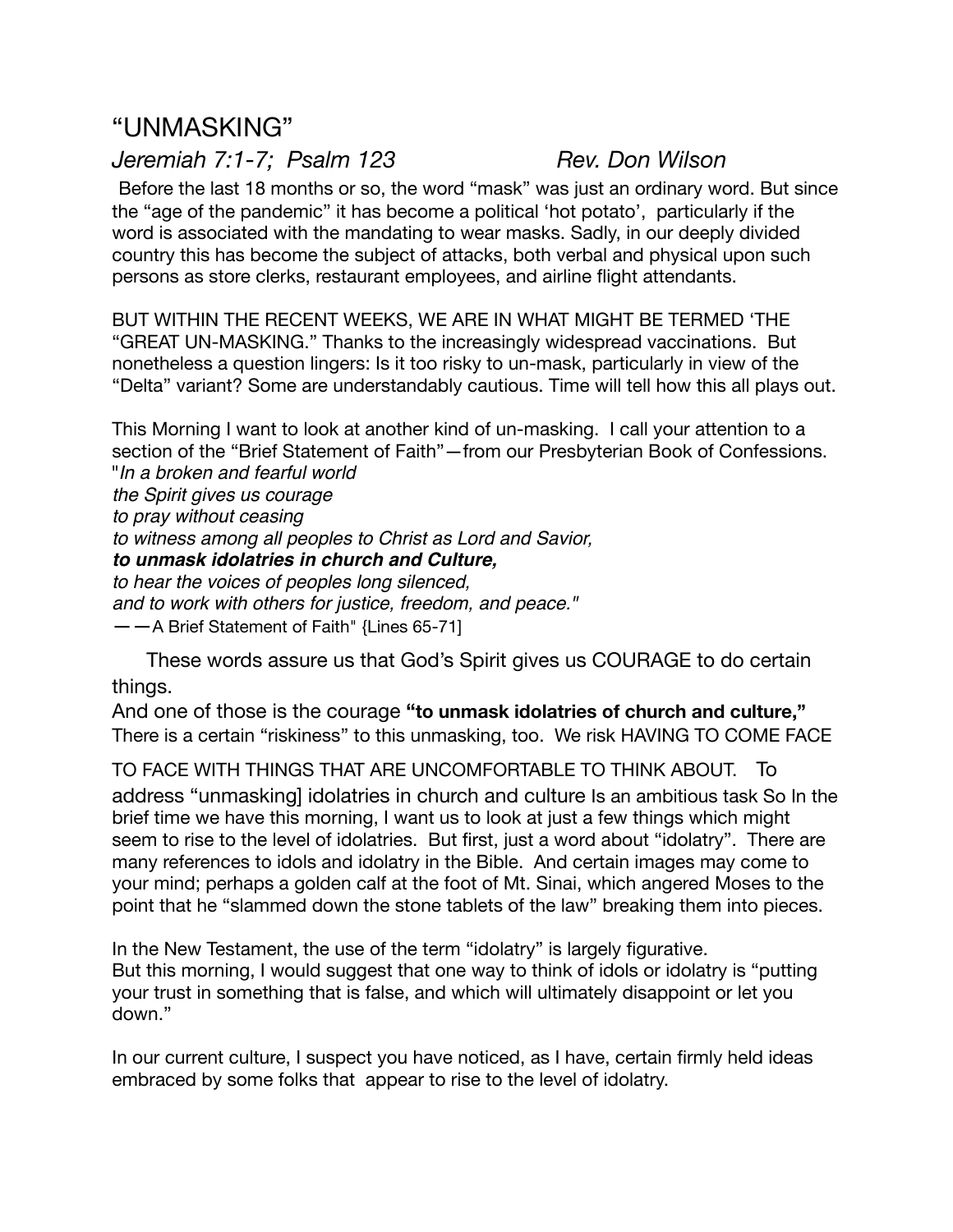#### Page 2

#### **Some examples:**

1. The right to keep and bear arms. Or "my second amendment rights". To some people this is upheld as a priority as SACRED as anything holy! "If I want to own an automatic rifle with a magazine capacity of a massive amount of ammunition, it's. y

business. Don't you dare to try and stop me!

2. Nationalism: Some folks confuse patriotism with Nationalism. Patriotism is a good and appropriate thing. I don't know anyone who would doubt that. But when people literally worship their country—or their idea of what the country should be— it distorts patriotism and can become dangerous

3. The priority of "individual rights" over the common good. To some people "MY RIGHTS" take priority over all else. A clear example of this is the refusal" to wear masks or to receive vaccinations for Covid, putting at risk their family, close associates, and others as well.

4. Another, larger category is, what I would term, the "residual idolatries of the culture of slavery "in our nation…most particularly in the various forms that white racism manifests itself. White supremacy, being one example. We don't have time this morning to deal extensively with this, but I want to recommend a couple of books that I have recently found greatly helpful. One is **"Caste"** by Isabel Wilkerson. The other is **"The Sum of Us"** by Heather McGhee. I imagine some of you have read them. McGhee's book presents how the economic effects of racism have dis-advantaged white people just as they have dis-advantaged People of Color, and how all of us can be helped by effectively addressing it.

5. The idolatry of un-restricted capitalism. This is an issue that I want to address in the brief time we have this morning\*. It is, I believe, of grave concern to our very democracy. You may be familiar with the work of Professor Nancy Maclean, an historian at Duke University. In her book, *Democracy in Chains*, she traces the history of a long-time effort by extreme right-wing political interests, to re-shape our government. I recommend the book. If you don't have time to read it, I would strongly encourage that you google either the book title (Democracy in Chains) or the name of Nancy Maclean on Youtube, and listen to some of her lectures available there.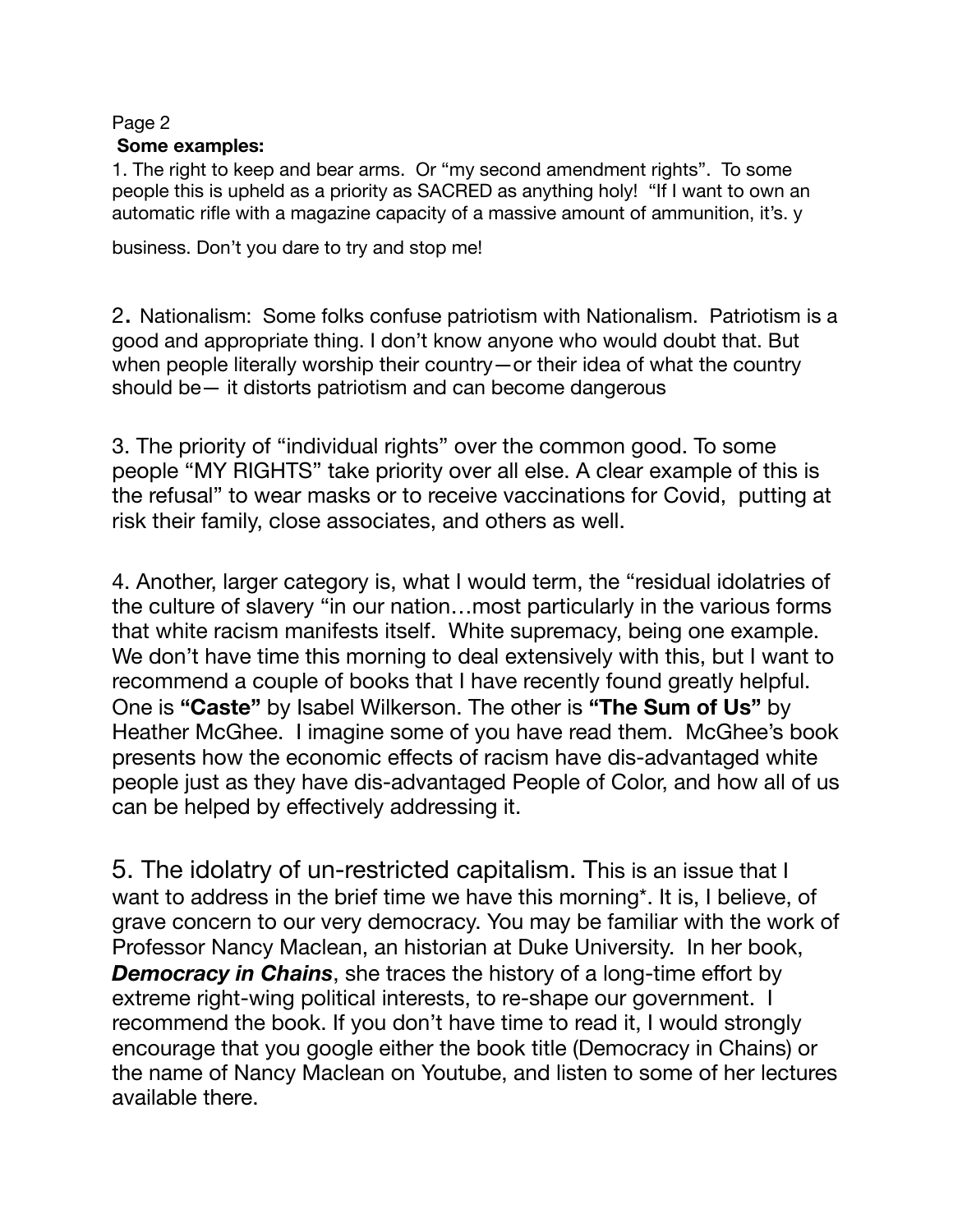## Page 3

Over the past several years, Maclean has extensively researched the background of certain "Libertarian, Radical Right-wing agenda" promoted and heavily financed by the Koch Brothers for many years. David Koch died a couple ears ago, but Charles remains actively involved in a network of organizations and groups he has been instrumental in developing. Maclean tells the story of how Charles Koch was influenced by the late James Buchanan was an economic scientist long affiliated with George Mason

University.

In a lecture not long ago, Professor Maclean described how Buchanan influenced Koch and other multi-millionaires in constructing a strategy to stealthily effect dramatic changes aimed at stifling democracy. The primary goal being to severely limit any sort of government regulation so as to provide a virtually un-restricted capitalism to have free-reign. Professor Maclean has stated their agenda in these words: "WHILE WE HAVE A CONSTITUTION OF CHECKS AND BALANCES, THEY SEEK A CONSTITUTION OF "LOCKS AND BOLTS". This is based on one of James Buchanan's ideas that for capitalism to work, democracy must be 'enchained'. (Hence the title of her book).

Koch and others have recognized that to be successful they have had to work at gaining power at the state level, which has been startlingly successful in achieving their purposes. Through gerrymandering and voter-suppression, they have gained control of state legislatures in 32 of our states. They have sought control of the federal judiciary, as we've witnessed particularly over the past five years or more. Case in point: The six to three majority in the current supreme court.

I WOULD SAY MOST ALARMING OF ALL is the fact that efforts are in play to call a constitutional convention for the purpose of amending our US Constitution. As provided in Article 5 of the Constitution, for the states to successfully convene such a convention, action is required by the legislatures of 34 of our 50 states. To date, according to Maclean, 28 states have signed on… meaning, of course, that only six additional state legislatures need to take action for this to occur. The amendment most emphasized seeks a balanced federal budget, which may sound appealing until you realize that this would likely pave the way for the end of social security, medicare, medicaid, and seriously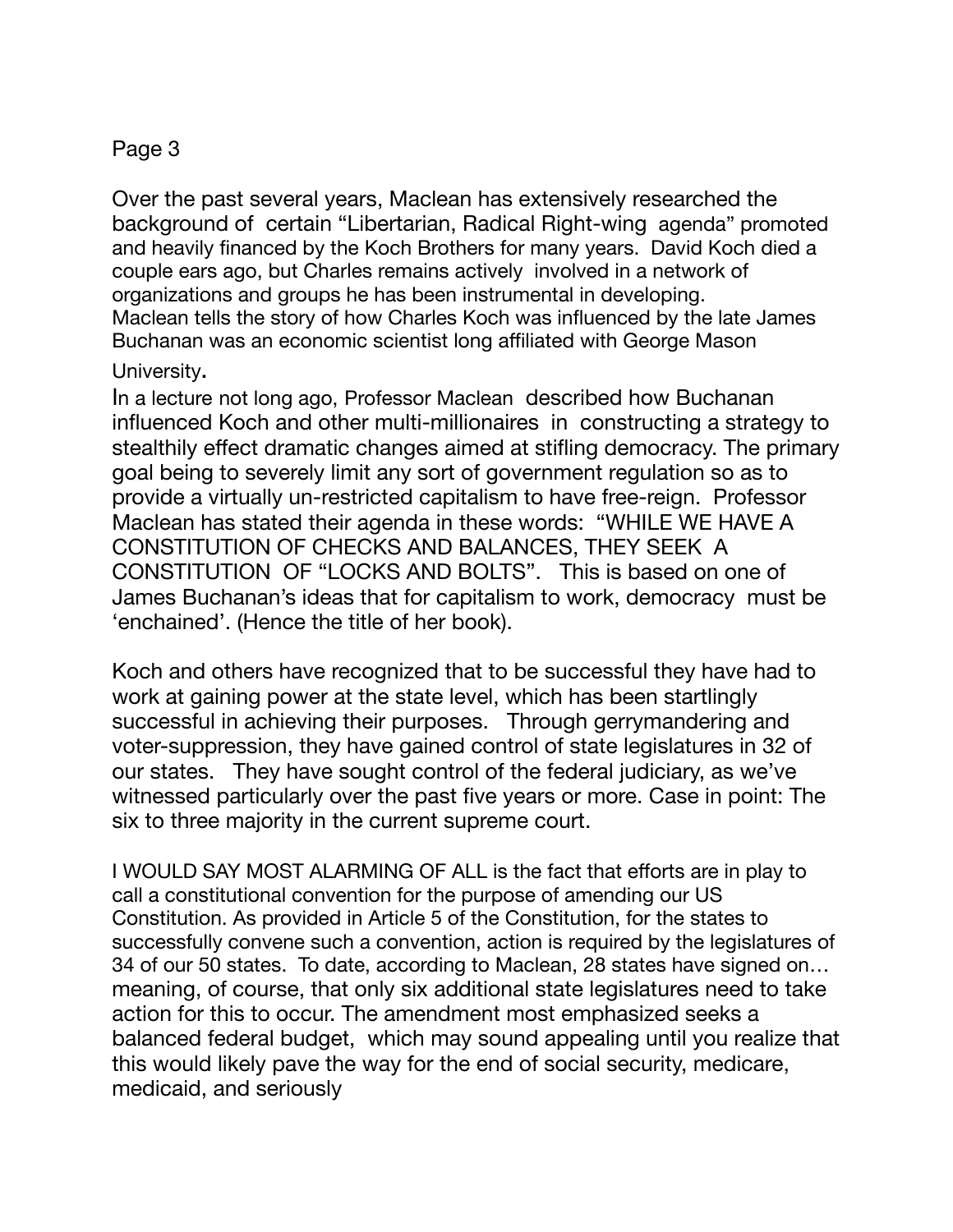## Page 4

curtail federal spending in other harmful ways. I would encourage you to google "Liberty Amendments" or "Common Cause" to learn more of amendments that have been proposed by various groups.

The greatest danger posed by a constitutional convention is that it could very likely "spin out of control" and become what some have called a "runaway convention" with potentially disastrous results for our democracy.

The most serious concern, simply stated If we allow our democratic republic to be in the control of the super-wealthy, we'll likely end up with a republic but little to no democracy. A Supreme Court justice of another era, Louis Brandeis once said A country can have either a democracy or a concentration of wealth in the hands of a few, but it cannot have both. Those words seem frighteningly relevant when one considers the efforts of those who seek to so radically cripple our democracy in their zeal for un-restricted capitalism at the expense of the common good. The same Justice Brandeis, cited a moment ago, is credited also with the statement "Sunlight is said to be the best of disinfectants. *.* 

*THEREFORE, THE NEED FOR "UNMASKING."* To un-mask the idolatries of culture we need to recognize that in order for those masks to come off we first have to REMOVE THE BLINDERS. And to do that we need to pay attention to such wake-up calls as has been provided by Maclean.

## **Conclusion**

My concern this morning is in the context of allowing our Christian faith to inform our citizenship. In the reading, earlier, from Jeremiah, we were reminded again of God's consistent priorities, cited frequently by the 7th and 8th century prophets in the Old Testament:

## *"TREAT EACH OTHER JUSTLY*

*STOP TAKING ADVANTAGE OF THE IMMIGRANT, ORPHAN, OR WIDOW; DON'T SHED BLOOD OF THE INNOCENT OR GO AFTER OTHER GODS TO* 

*YOUR OWN RUIN." {Jer. 7: 5-6}* 

 *The phrase "immigrants, widows, and orphans" is biblical language for the marginalized and the vulnerable.* 

Looking again at the Brief Statement of Faith, quoted earlier, if we pick up on the lines that follow where we left off, we see that God's Spirit gives us courage also *"to hear the voices of peoples long-silenced, and to work with others for*